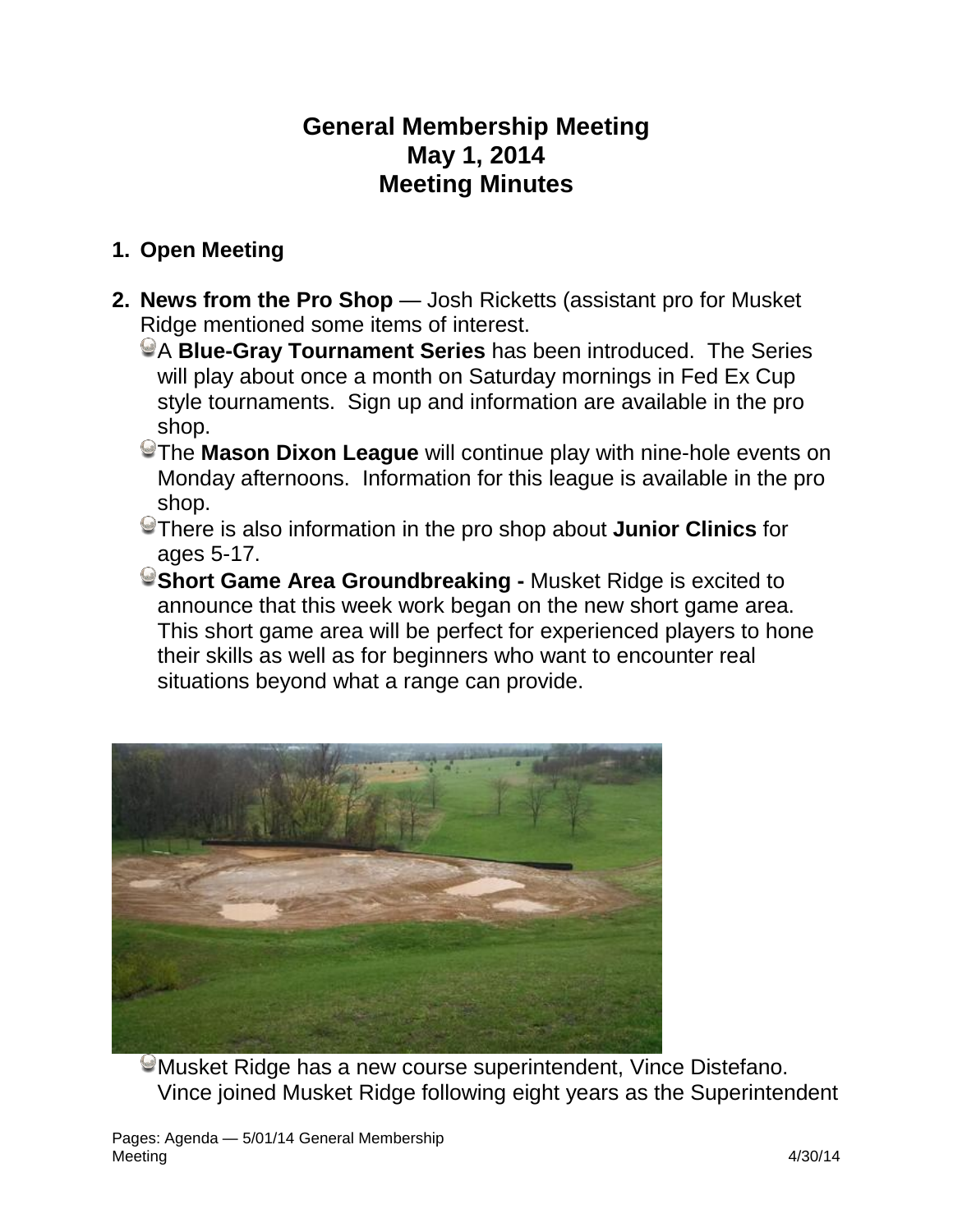of Blue Ridge Shadows GC in Front Royal. Vince has had an illustrious assistant's career working at three Top 100 golf courses: Spyglass Hill in Monterey, CA; Eagle Point CC in Wilmington, NC and Shadow Creek in Las Vegas where he oversaw a renovation that brought Shadow Creek back into the Top 20 Best US Courses.

- **3. New Members** in attendance were introduced including Larry Jensen, Bernie McClellan, Greg Williams, and Sam Zigler. Board members and Committee chairpersons were introduced.
- **4. Quorum** for the meeting was verified.
- **5.** The **summary of the October 15, 2013 General Membership Meeting Minutes** were sent to all members on March 17, 2014 and again on April 25, 2014. The floor was opened for questions and revisions to the summary. There were no questions or suggested revisions and the minutes were voted to be accepted as is.

#### **6. 2014 Membership Information**

- $\degree$  As of May 1, 2014 there are 75 members for 2014 59 returning members and 16 new members.
- $\degree$ On Opening Day last year, we had 73 members 58 returning members and 15 new members.
- We wound up with 80 members by the end of last year.
- **7. Treasury Report** (see file)

#### **8. Amendments to the Charter, Rules, and Responsibilities**

- Draft amendments to the Charter, Rules, and Responsibilities were sent to all members on March 17, 2014 and again on April 25, 2014.
- The floor was opened for questions and revisions to the suggested changes. All of the suggested changes were minor.
- Only changes to the Charter require a vote by the general membership. There were no questions or suggested revisions and the changes were voted to be accepted as is.
- A revised Charter, Rules, and Responsibilities will be sent to all members soon.

### **9. Weather Decisions for Home Events**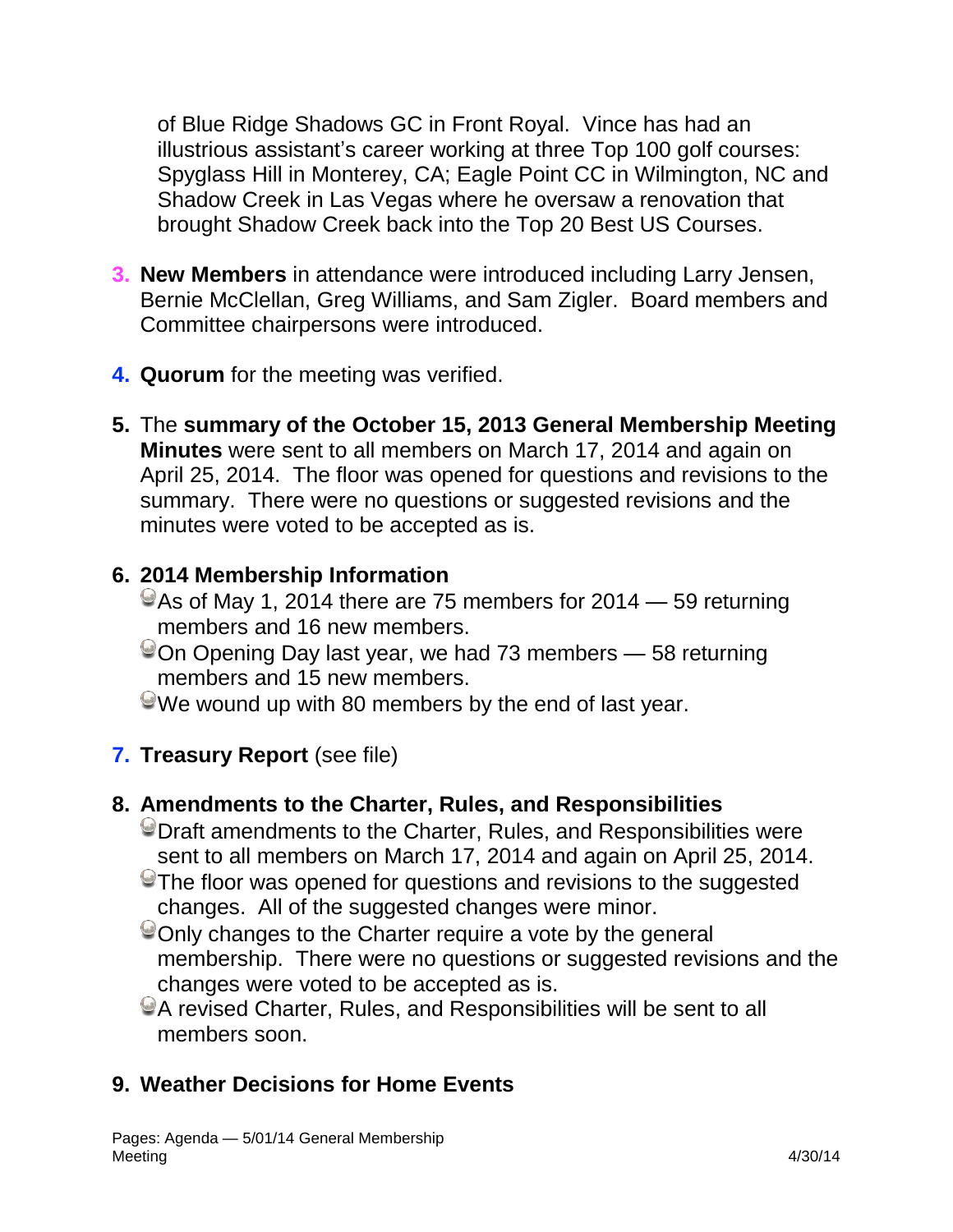- Jeff emphasized that we have no say in whether or not to cancel an event or when it is cancelled.
- At Musket Ridge, the course superintendent and the pro make the call. **Musket Ridge's philosophy is that we will play, rain or shine, unless the course is declared unplayable.**
- $\Theta$ If a decision is made early enough, we will try to notify members by email.

 $\bigcirc$  If there is any doubt, call the clubhouse where the event is scheduled.

### **10. Update on MISGA Matchplay**

- Tom Roulliard updated the members on what is happening. The first event has been scheduled for May against Westminster National and, as of this moment, there are enough Musket Ridge members for the first match play event.
- $\blacktriangleright$  If anyone is interested in information about the MISGA Division II Match Play, please contact one of the Chairpersons, Kevin Cannaday or Tom Roulliard.

### **11. Ryder Cup Matches for Musket Ridge**

- We are trying to arrange one or more Ryder Cup events for this fall. We are looking at home and home events using the four formats used in the Ryder cup for nine holes each.
- Beaver Creek, Rattlewood, Challedon, and Glade Valley have expressed interest and we will be meeting with those clubs soon to see if we can make arrangements for this competition.

### **12. Request for Help**

- $\blacktriangleright$ We could use some help with the 50/50 sales, both in the morning and at the lunch.
- We are also looking for some help for a backup to the Donut Chairman for home events where Bob Frucella is not able to attend. The pickup point is the Dunkin Donuts in Frederick.
- And we may need assistance with the Ryder Cup arrangements and running the tournaments.
- $\Theta$ If anyone is interested in volunteering, please let Jeff Hild know.

### **13. Rule 89**

We entertained questions on Rule 89 which devolved into a discussion of how handicaps are calculated for MISGA events.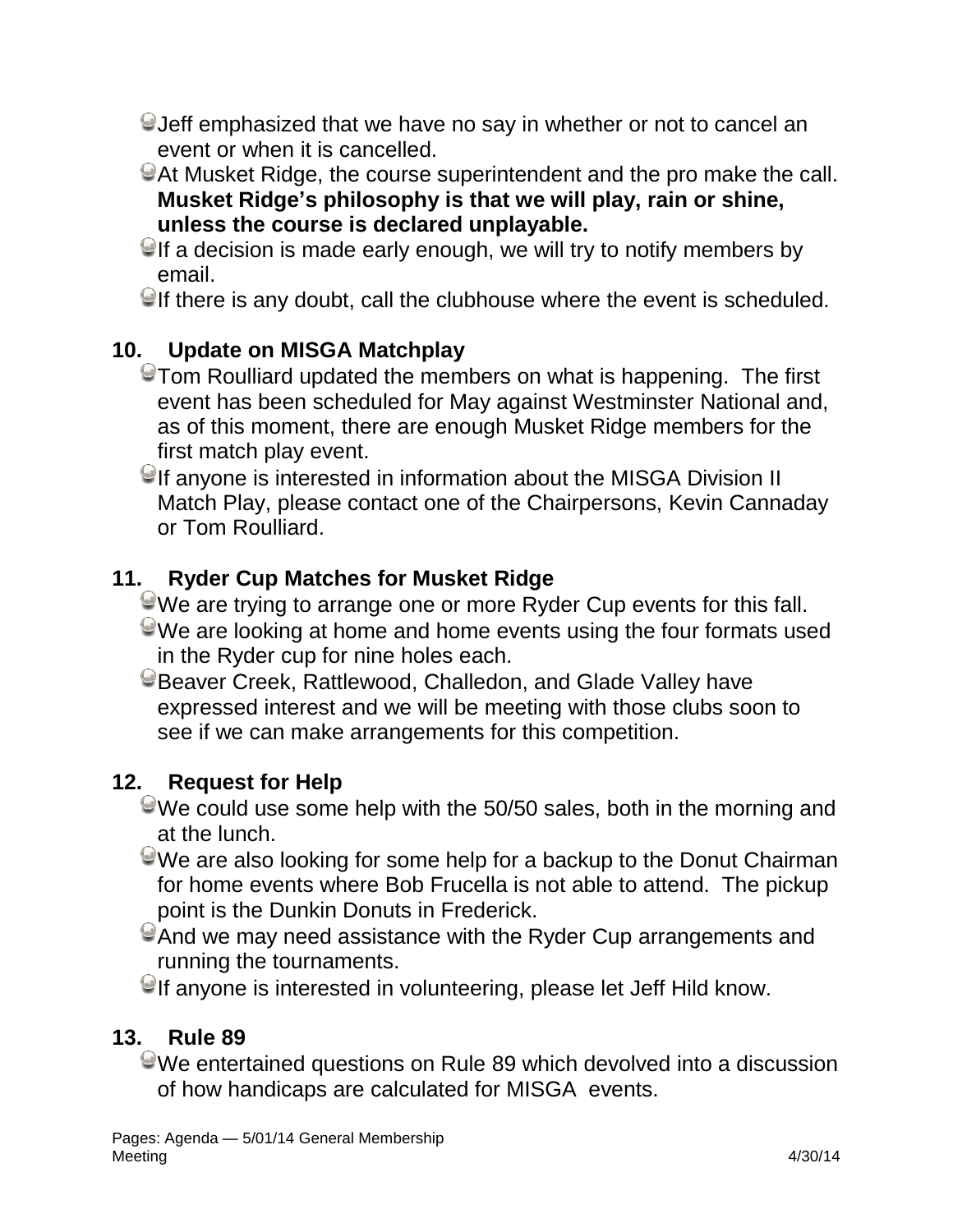- We only are sure of how the handicaps are calculated at Musket Ridge. The pro uses the proscribed USGA methodology for calculating handicaps for events that are conducted from more than one tee box.
- This is covered by Rules Section 3-5, 9-3c, and an USGA Position Paper on Competing from Different Tees.
- $\odot$ This is a complicated issue to explain and Jeff Hild will discuss this with anyone who has any additional questions.
- $\degree$ The bottom line is that the rule is being appropriately applied at Musket Ridge.

# **14. Name Tags**

- We have ordered name tags for all of the new members.
- $\Theta$ If anyone needs a new name badge, please let Jeff Hild know, and we will order them. The cost is \$4.00.

### **15. Golfer of the Year**

- $\odot$ We are conducting this competition for 2014 check the Results Section of the Musket Ridge MISGA website for the results.
- The competition will be in every MISGA mixer up to, but not including the Closing Day Tournament.
- The competition will not include the MISGA Two-Man and ABCD events.
- A set of rules will be issued soon.

# **16. Shirts**

 $\Theta$ The pro shop will take payments and additional orders through May 1.

# **17. Musket Ridge MISGA Website**

- Tom Rowlett explained that there have been a number of erroneous signups on our online signup system and at some other clubs. One club had over 100 erroneous signups for one of their events.
- $\Theta$ In response to this, Tom is instituting an access control number to be used by all Musket Ridge members to sign up for Musket Ridge events. You will need this access code to sign up as soon as Tom makes the changes.
- A provision has been implemented to accommodate the specification of playing from a different tees for some of the clubs. Please check the Sign Up page for information about "Special Choices" to see if